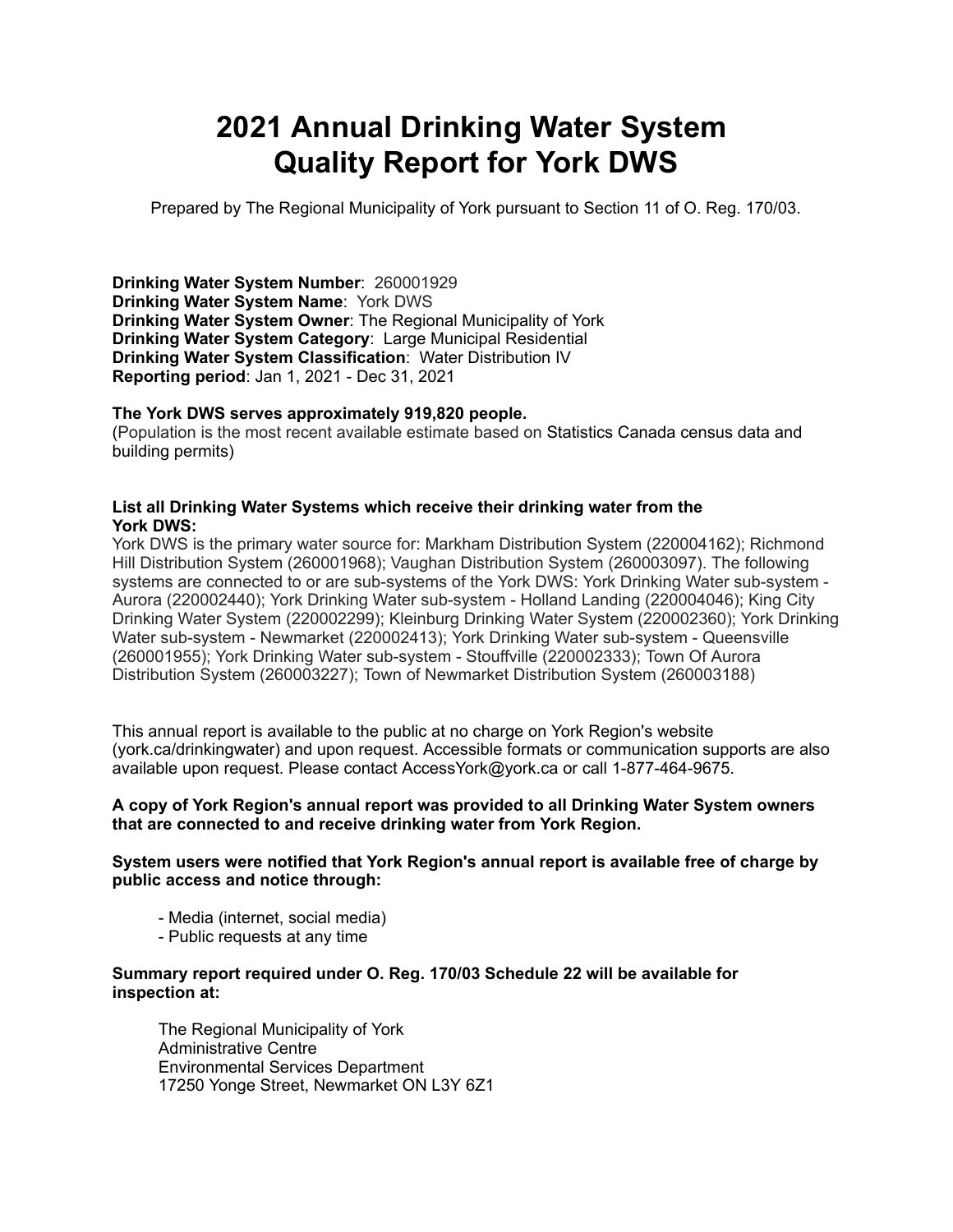### Description of the York DWS

#### **Introduction**

The Cities of Vaughan, Markham and Richmond Hill form the southern border of York Region. These three municipalities receive all their water from Lake Ontario through the York Drinking Water System (York DWS). In these areas, initial treatment of the source water is done by Peel Region and the City of Toronto. Kleinburg, in Vaughan, is its own sub-system. Communities north of Vaughan, Richmond Hill and Markham that receive water from the York DWS, the supply is supplemented with groundwater from wells.

#### **Raw water source**

Lake Ontario

#### **Profile of water in distribution system**

Lake Ontario (some sub-systems can be supplemented with local groundwater)

#### **Water treatment description**

In Vaughan, Richmond Hill, and Markham, purchased water is pre-treated and disinfected by the City of Toronto and Peel Region. Twelve storage facilities hold water and help the nine booster stations maintain pressure. One of these facilities also provides re-chloramination to boost the chloramine residual, and another converts it to free chlorine for the Stouffville DWS. Regional Operators test the water and inspect the process. Test results from certified labs and equipment confirm good water quality. Online analyzers continuously monitor the facilities. When analyzers detect a significant process or water quality issue, the system automatically pauses operation until an operator takes action.

#### **List of water treatment chemicals used in this system**

York DWS water is purchased pre-treated from the City of Toronto and Peel Region. Rechloramination chemicals: Chlorine Gas; Ammonia Solution (Ammonium Sulphate)

#### **Brief description and breakdown of monetary expenses incurred**

\$11,904,978 for Standby power generator and fuel tank installation and upgrades, reservoir rehabilitation and upgrades, elevated tank rehabilitation and upgrades, valve chamber repairs and upgrades, watermain installation and rehabilitation, general maintenance and repairs.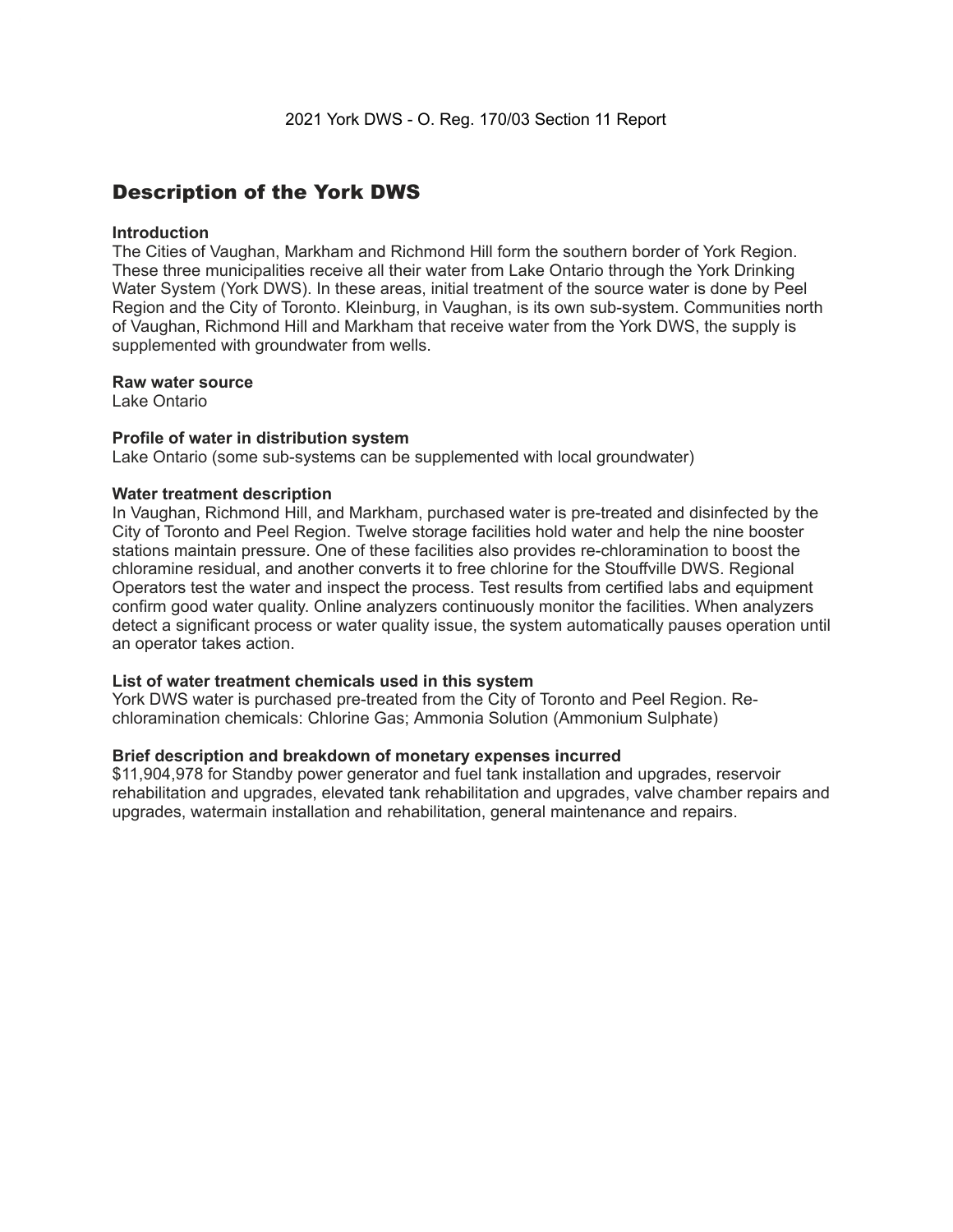### **Notices submitted under Section 18(1) of the** *Safe Drinking Water*  *Act* **or Section 16-4 of O. Reg. 170/03 and reported to MECP Spills Action Centre**

| <b>Adverse</b><br><b>Parameter</b> | <b>Incident</b><br><b>Date</b> | <b>Result</b> | <b>Adverse Test Corrective Action</b>                                                             | <b>Corrective</b><br><b>Action Date</b> |
|------------------------------------|--------------------------------|---------------|---------------------------------------------------------------------------------------------------|-----------------------------------------|
| Chlorine<br>Residual               | Feb 24, 2021 3.75 mg/L         |               | Operator attended site, facility<br>restored to normal operation.<br>Compliant grab sample taken. | Feb 24, 2021                            |
| Sodium                             | Apr 14, 2021                   | $20.8$ mg/L   | Operator attended site.<br>Resample taken.                                                        | Apr 19, 2021                            |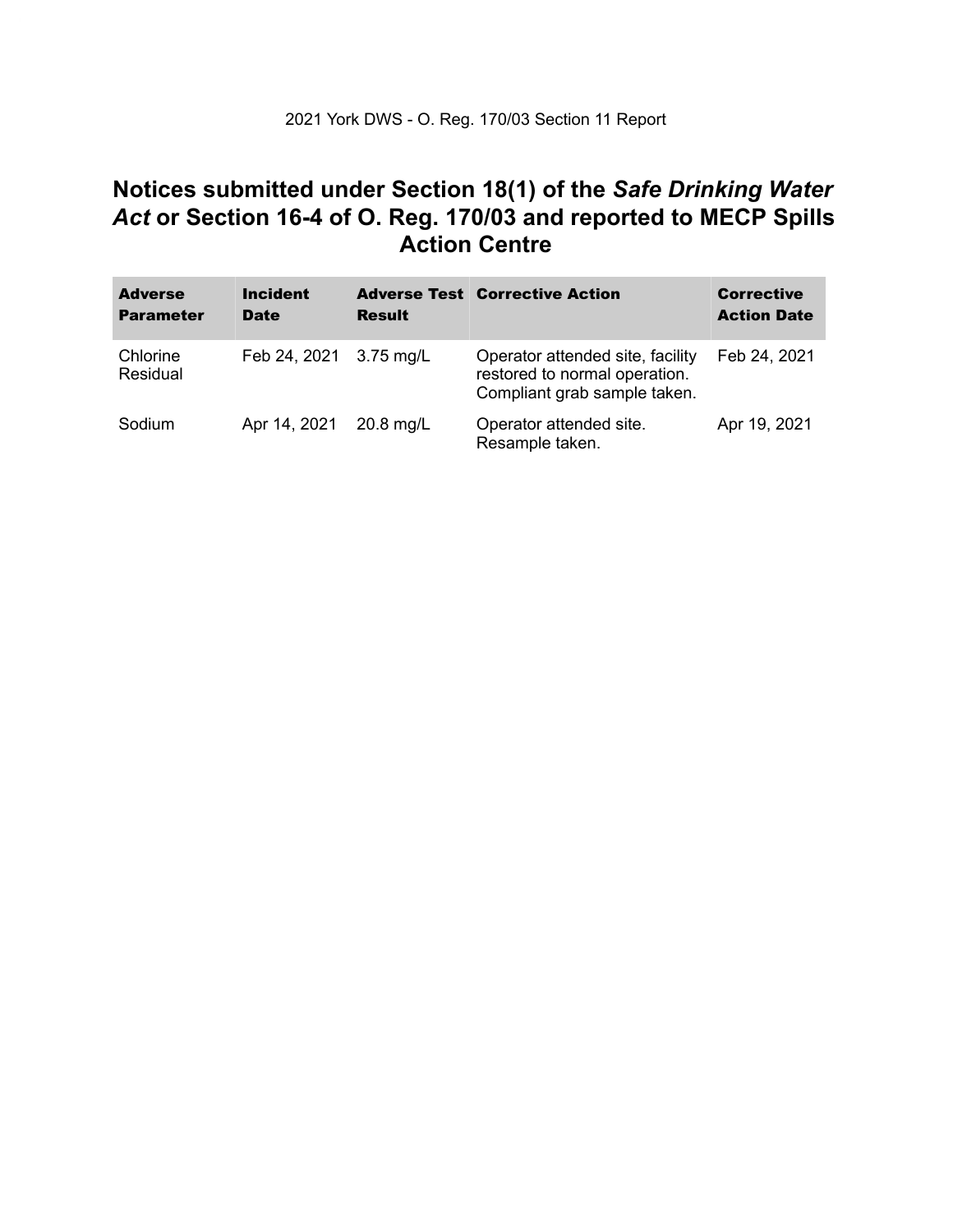2021 York DWS - O. Reg. 170/03 Section 11 Report

### Microbiological testing completed under Schedule 10 of O. Reg. 170/03

For additional distribution samples collected under Schedule 10, refer to the local municipality.

#### Not Applicable

 York DWS does not have any raw water or treatment facilities, so there are no microbiological tests to report here. For more data, view the Open Dataset or refer to the local municipality.

## Operational testing completed under Schedule 7 of O. Reg. 170/03 during this reporting period

| <b>Test Parameter</b>    | <b>Test Unit</b> | No. of<br>Samples <sup>1</sup> | <b>Average</b> | Minimum  | Maximum |
|--------------------------|------------------|--------------------------------|----------------|----------|---------|
| <b>Combined Chlorine</b> | mg/L             | 8.760                          | 1.68           | $0.00\,$ | 3.75    |

<sup>1</sup> 8,760 is used as the number of samples for continuous analyzers.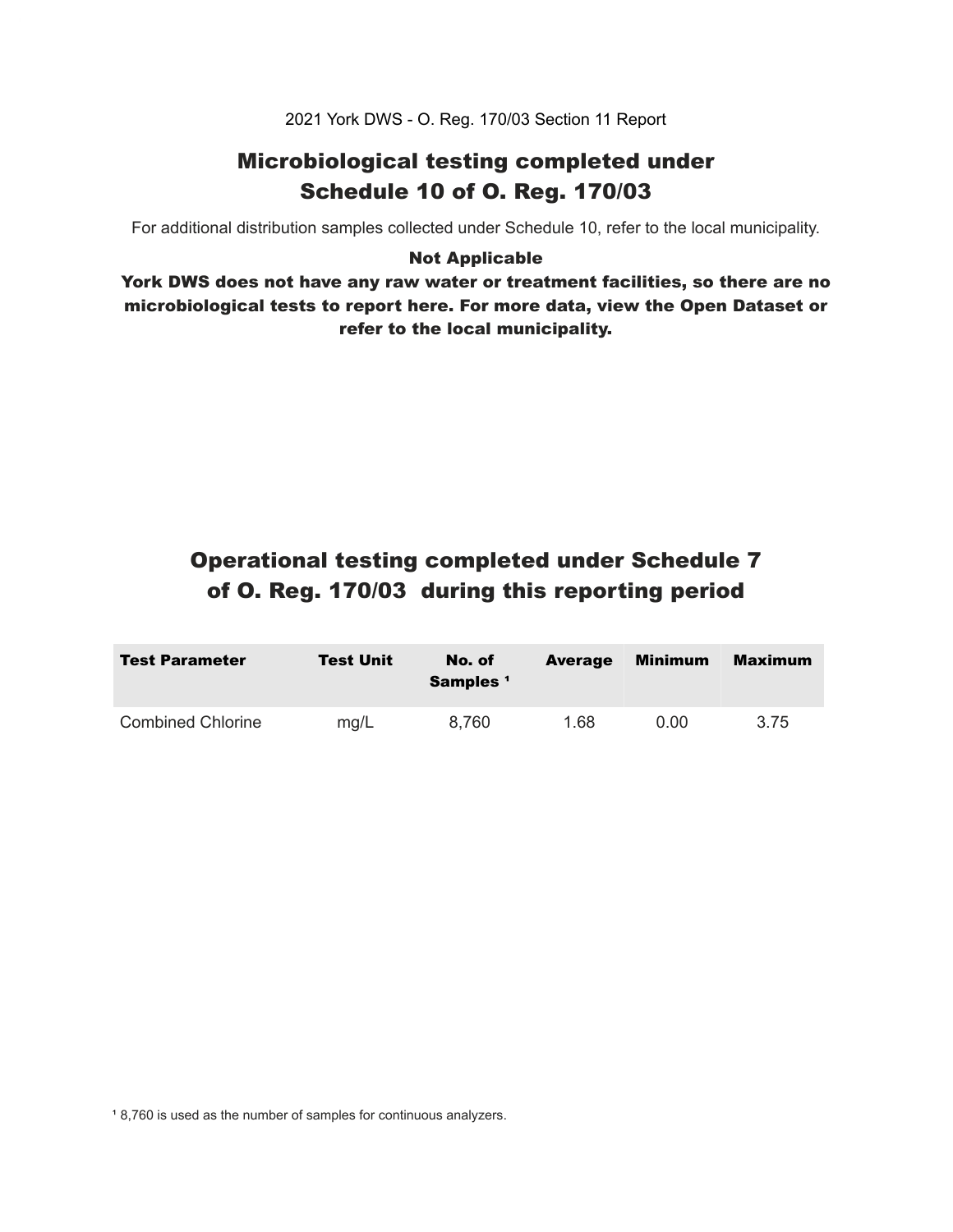# Summary of testing pursuant to Schedule 13 of O. Reg. 170/03 and sampling carried out in accordance with the requirement of an approval, order or other legal instrument

 Values with a less than sign ("<") indicate that the test result is below the method detection limit from the accredited laboratory (i.e. non-detect). Average results include values which were returned as non-detect (i.e. the "<" is omitted) and are rounded to three decimals. For a complete set of results, see the open dataset available at york.ca/drinkingwater.

| Test Parameter <sup>23</sup>     | <b>Test Unit</b> | No. of<br>Samples <sup>1</sup> | <b>Average</b> | <b>Minimum</b> | <b>Maximum</b> |
|----------------------------------|------------------|--------------------------------|----------------|----------------|----------------|
| <b>Fluoride</b>                  | mg/L             | 47                             | 0.610          | 0.50           | 0.69           |
| Haloacetic Acids                 | ug/L             | 47                             | 8.000          | < 8            | <8             |
| <b>Nitrate</b>                   | mg/L             | 47                             | 0.500          | < 0.50         | < 0.50         |
| <b>Nitrite</b>                   | mg/L             | 47                             | 0.050          | < 0.05         | < 0.05         |
| N-Nitrosodimethylamine<br>(NDMA) | ug/L             | 12                             | 0.001          | < 0.0009       | 0.0010         |
| Sodium                           | mg/L             | 13                             | 16.498         | 15             | 20.80          |
| Trihalomethanes                  | ug/L             | 48                             | 15.866         | 6.90           | 26.30          |

 \*Lead testing under Schedule 15.1 is conducted by the local municipality - refer to local municipality reports for results. York Region occasionally collects samples tested for lead for non-regulatory research purposes.

<sup>1</sup>8,760 is used as the number of samples for continuous analyzers.

 $\mathrm{^2}$  The Average for Haloacetic Acids and Trihalomethanes is calculated as the running annual average of quarterly results in accordance with O. Reg 170/03. The Minimum and Maximum values reflect individual test results.

<sup>3</sup> Where sampling for 'N-Nitrosodimethylamine (NDMA)' is required, locations were selected to represent the farthest points in the distribution system. For York DWS and sub-systems, representative sample locations were selected from across the interconnected sub-systems, therefore not all sub-systems were chosen for NDMA sampling.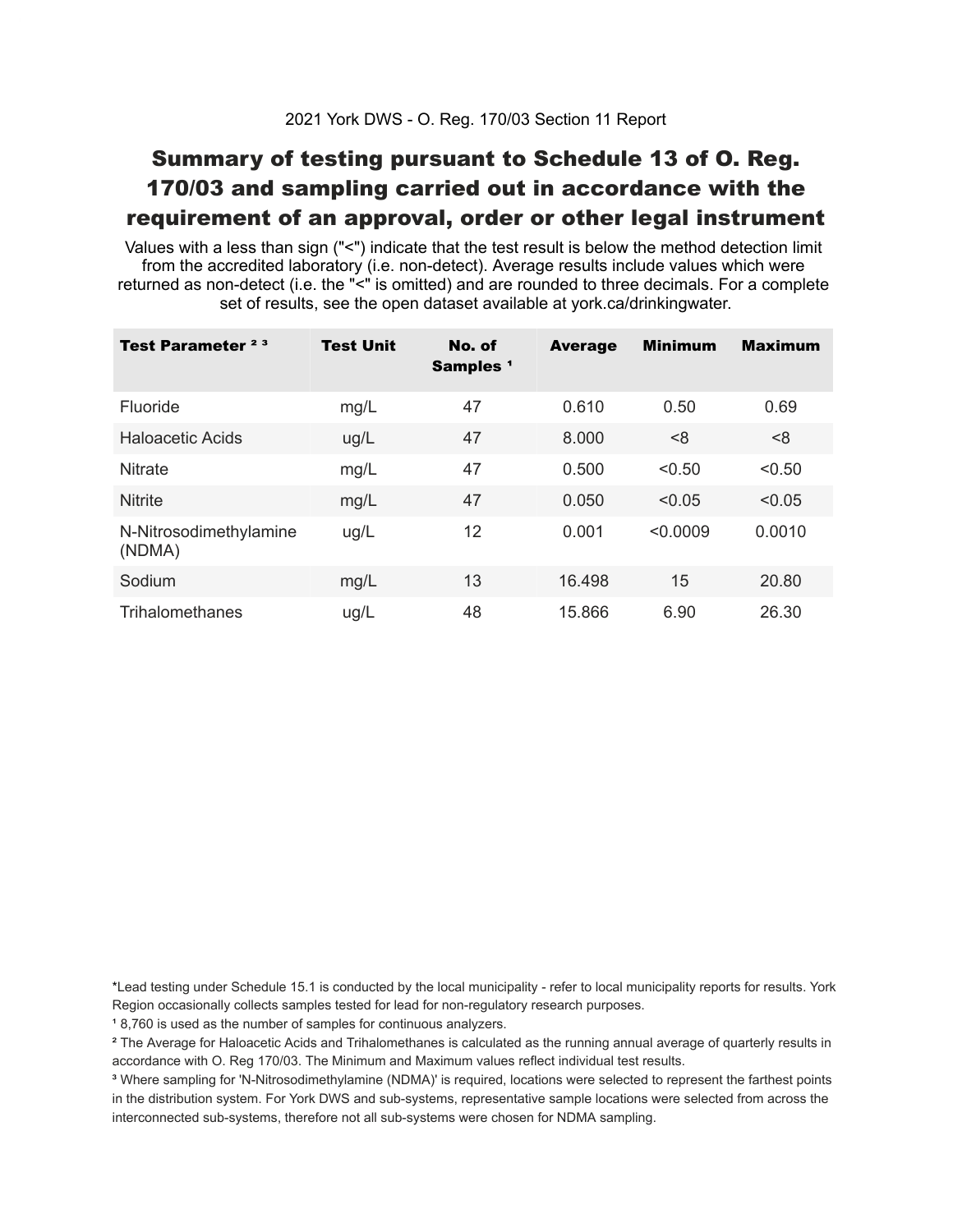## Organic and inorganic parameter(s), from Schedule 23 and 24, that exceeded half the standard prescribed in Schedule 2 of O. Reg. 169/03 Ontario Drinking Water Quality Standards

 Intentionally blank. There were no applicable test results. Not Applicable

### Summary of inorganic parameters tested pursuant to Schedule 23 of O. Reg. 170/03

 Values with a less than sign ("<") indicate that the test result is below the method detection limit from the accredited laboratory (i.e. non-detect). Average results include values which were returned as non-detect and are rounded to four decimals. For a complete set of results, see the open dataset available at york.ca/drinkingwater.

| Test Parameter | <b>Test Unit</b> | No. of<br><b>Samples</b> | <b>Average</b> | <b>Minimum</b> | <b>Maximum</b> | <b>ODWS</b><br>Limit |
|----------------|------------------|--------------------------|----------------|----------------|----------------|----------------------|
| Antimony       | mg/L             | 12                       | 0.0005         | < 0.0005       | < 0.0005       | 0.0060               |
| Arsenic        | mg/L             | 12                       | 0.0007         | 0.0006         | 0.0008         | 0.01                 |
| <b>Barium</b>  | mg/L             | 12                       | 0.0204         | 0.0194         | 0.0219         | 1                    |
| <b>Boron</b>   | mg/L             | 12                       | 0.0278         | 0.0263         | 0.0294         | 5                    |
| Cadmium        | mg/L             | 12                       | 0.0005         | < 0.0005       | < 0.0005       | 0.0050               |
| Chromium       | mg/L             | 12                       | 0.0005         | < 0.0005       | < 0.0005       | 0.05                 |
| Mercury        | ug/L             | 12                       | 0.0500         | < 0.05         | < 0.05         | 1                    |
| Selenium       | mg/L             | 12                       | 0.0005         | < 0.0005       | < 0.0005       | 0.05                 |
| Uranium        | mg/L             | 12                       | 0.0005         | < 0.0005       | < 0.0005       | 0.02                 |